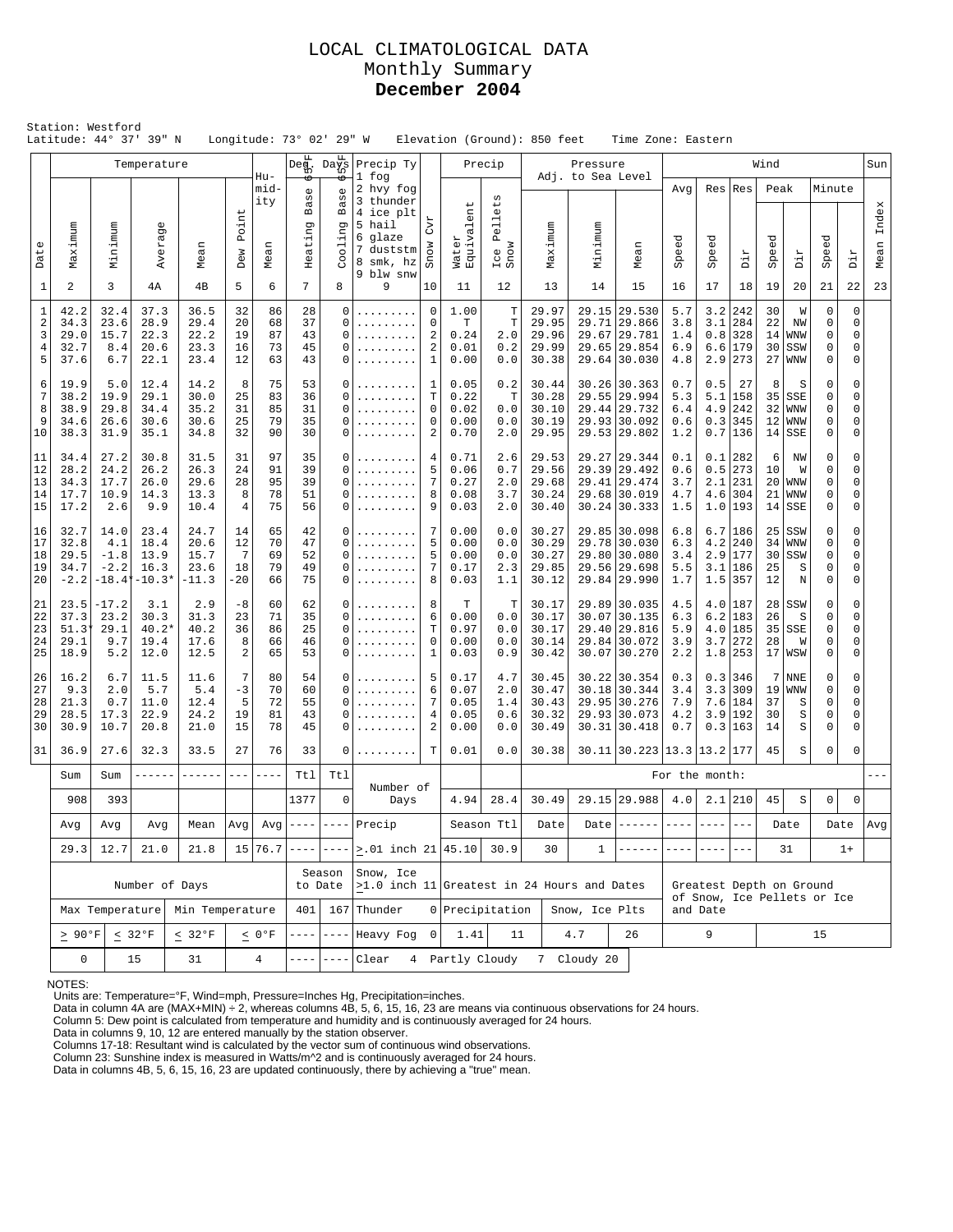## OBSERVATIONS AT 3-HOUR INTERVALS **December 2004: Westford**

|                                              |          |                                                                      |                                                              |                                              |                                              |                                              |                                                                                               | Wind                                                                        |                                                                  |          |                                                                      |                                                              |                                                  |                                                                              |                                                                             |                                                                                                            | Wind                                            |                                            |          |                                                                      |                                                              |                                                            |                                                                  |                                                                      |                                                                                                    | Wind                                                                                   |                                                                                    |
|----------------------------------------------|----------|----------------------------------------------------------------------|--------------------------------------------------------------|----------------------------------------------|----------------------------------------------|----------------------------------------------|-----------------------------------------------------------------------------------------------|-----------------------------------------------------------------------------|------------------------------------------------------------------|----------|----------------------------------------------------------------------|--------------------------------------------------------------|--------------------------------------------------|------------------------------------------------------------------------------|-----------------------------------------------------------------------------|------------------------------------------------------------------------------------------------------------|-------------------------------------------------|--------------------------------------------|----------|----------------------------------------------------------------------|--------------------------------------------------------------|------------------------------------------------------------|------------------------------------------------------------------|----------------------------------------------------------------------|----------------------------------------------------------------------------------------------------|----------------------------------------------------------------------------------------|------------------------------------------------------------------------------------|
| Hour                                         | Sunshine | Pressure                                                             | Rainfall<br>rate                                             | Temperature                                  | Point<br>Dew                                 | Humidity                                     | Direction                                                                                     | Speed                                                                       | Gust                                                             | Sunshine | Pressure                                                             | Rainfall<br>rate                                             | Temperature                                      | Point<br>Dew                                                                 | Humidity                                                                    | Direction                                                                                                  | Speed                                           | Gust                                       | Sunshine | Pressure                                                             | Rainfall<br>rate                                             | Temperature                                                | Point<br>Dew                                                     | Humidity                                                             | Direction                                                                                          | Speed                                                                                  | Gust                                                                               |
|                                              |          |                                                                      |                                                              | DEC 01                                       |                                              |                                              |                                                                                               |                                                                             |                                                                  |          |                                                                      |                                                              | DEC 02                                           |                                                                              |                                                                             |                                                                                                            |                                                 |                                            |          |                                                                      |                                                              | DEC 03                                                     |                                                                  |                                                                      |                                                                                                    |                                                                                        |                                                                                    |
| 01<br>04<br>07<br>10<br>13<br>16<br>19<br>22 |          | 29.91<br>29.82<br>29.62<br>29.38<br>29.19<br>29.19<br>29.48<br>29.66 | 0.00<br>0.00<br>0.00<br>0.00<br>0.00<br>0.00<br>0.00<br>0.00 | 38<br>36<br>33<br>38<br>40<br>42<br>34<br>34 | 23<br>30<br>32<br>36<br>39<br>41<br>31<br>29 | 55<br>77<br>94<br>93<br>96<br>96<br>87<br>83 | 13<br>13<br>13<br>15<br>18<br>24<br>27<br>29                                                  | 6<br>$\overline{\mathbf{c}}$<br>4<br>7<br>2<br>5<br>12<br>8                 | 12<br>5<br>10<br>17<br>6<br>11<br>20<br>18                       |          | 29.74<br>29.74<br>29.83<br>29.92<br>29.93<br>29.94<br>29.92<br>29.88 | 0.00<br>0.00<br>0.00<br>0.00<br>0.00<br>0.00<br>0.00<br>0.00 | 33<br>33<br>34<br>30<br>29<br>28<br>26<br>24     | 26<br>26<br>27<br>18<br>17<br>15<br>15<br>15                                 | 74<br>77<br>75<br>61<br>59<br>58<br>62<br>68                                | 27<br>24<br>31<br>31<br>29<br>31<br>00<br>00                                                               | 10<br>3<br>8<br>7<br>6<br>2<br>0<br>0           | 14<br>8<br>14<br>14<br>11<br>3<br>2<br>3   |          | 29.84<br>29.77<br>29.71<br>29.70<br>29.67<br>29.75<br>29.87<br>29.93 | 0.00<br>0.00<br>0.00<br>0.00<br>0.00<br>0.00<br>0.00<br>0.00 | 24<br>23<br>23<br>26<br>27<br>22<br>18<br>16               | 16<br>19<br>21<br>24<br>24<br>20<br>15<br>13                     | 72<br>86<br>92<br>89<br>90<br>92<br>89<br>87                         | 00 ر<br>0 <sub>0</sub><br>04<br>18<br>29<br>27<br>0 <sub>0</sub><br>0 <sub>0</sub>                 | 1<br>0<br>$\mathbf 1$<br>$\bf{4}$<br>3<br>$\overline{4}$<br>$\mathbf 1$<br>$\mathbf 0$ | 52366<br>11<br>6<br>3                                                              |
|                                              |          |                                                                      |                                                              | DEC 04                                       |                                              |                                              |                                                                                               |                                                                             |                                                                  |          |                                                                      |                                                              | DEC 05                                           |                                                                              |                                                                             |                                                                                                            |                                                 |                                            |          |                                                                      |                                                              | DEC 06                                                     |                                                                  |                                                                      |                                                                                                    |                                                                                        |                                                                                    |
| 01<br>04<br>07<br>10<br>13<br>16<br>19<br>22 |          | 29.96<br>29.98<br>29.98<br>29.96<br>29.83<br>29.77<br>29.72<br>29.66 | 0.00<br>0.00<br>0.00<br>0.00<br>0.00<br>0.00<br>0.00<br>0.00 | 16<br>10<br>15<br>22<br>29<br>30<br>31<br>31 | 13<br>7<br>12<br>15<br>16<br>18<br>17<br>25  | 86<br>85<br>72<br>59<br>62<br>57<br>78       | 87,00<br>0 <sub>0</sub><br>18<br>18<br>20<br>18<br>15<br>18                                   | 0<br>0<br>0<br>6<br>9<br>10<br>13<br>15                                     | 0<br>$\mathsf 0$<br>$\overline{a}$<br>12<br>17<br>21<br>22<br>27 |          | 29.65<br>29.70<br>29.82<br>30.04<br>30.11<br>30.22<br>30.29<br>30.33 | 0.00<br>0.00<br>0.00<br>0.00<br>0.00<br>0.00<br>0.00<br>0.00 | 33<br>35<br>32<br>25<br>22<br>17<br>15<br>10     | 28<br>29<br>31<br>$\overline{7}$<br>-4<br>3<br>$\mathbf 1$<br>$\overline{4}$ | 82, 20<br>79<br>94<br>46<br>32<br>53<br>54<br>76                            | 20<br>31<br>31<br>31<br>31<br>31<br>0 <sub>0</sub>                                                         | 11<br>4<br>6<br>7<br>8<br>1<br>2<br>0           | 24<br>9<br>16<br>20<br>18<br>5<br>7<br>0   |          | 30.36<br>30.40<br>30.40<br>30.44<br>30.38<br>30.34<br>30.31<br>30.29 | 0.00<br>0.00<br>0.00<br>0.00<br>0.00<br>0.00<br>0.00<br>0.00 | 6<br>7<br>9<br>13<br>18<br>18<br>19<br>19                  | 2<br>$\,4$<br>5<br>5<br>3<br>10<br>13<br>16                      | 83,00<br>87<br>83<br>69<br>50<br>68<br>77<br>88                      | 0 <sub>0</sub><br>0 <sub>0</sub><br>0 <sub>0</sub><br>0 <sub>0</sub><br>04<br>0 <sub>0</sub><br>02 | 0<br>0<br>0<br>0<br>0<br>$\mathbf 1$<br>$\mathbf 1$<br>$\Omega$                        | 0<br>0<br>0<br>0<br>2<br>5<br>5<br>2                                               |
|                                              | DEC 07   |                                                                      |                                                              |                                              |                                              |                                              |                                                                                               |                                                                             |                                                                  |          |                                                                      | DEC 08                                                       |                                                  |                                                                              |                                                                             |                                                                                                            |                                                 |                                            |          |                                                                      | DEC 09                                                       |                                                            |                                                                  |                                                                      |                                                                                                    |                                                                                        |                                                                                    |
| 01<br>04<br>07<br>10<br>13<br>16<br>19<br>22 |          | 30.26<br>30.21<br>30.18<br>30.16<br>30.02<br>29.87<br>29.72<br>29.64 | 0.00<br>0.00<br>0.00<br>0.00<br>0.00<br>0.00<br>0.00<br>0.00 | 21<br>23<br>28<br>31<br>33<br>32<br>34<br>35 | 18<br>21<br>22<br>23<br>26<br>29<br>31<br>31 | 92<br>79<br>73<br>76<br>88<br>88<br>85       | 91,06<br>0 <sub>0</sub><br>18<br>18<br>15<br>15<br>13<br>15                                   | 0<br>0<br>3<br>7<br>8<br>7<br>4<br>11                                       | 2<br>$\mathsf 0$<br>6<br>13<br>19<br>12<br>10<br>24              |          | 29.53<br>29.45<br>29.52<br>29.64<br>29.73<br>29.86<br>29.99<br>30.05 | 0.00<br>0.00<br>0.00<br>0.00<br>0.00<br>0.00<br>0.00<br>0.00 | 36<br>36<br>39<br>38<br>37<br>35<br>31<br>30     | 34<br>35<br>38<br>34<br>31<br>28<br>25<br>25                                 | 91, 20<br>94<br>95<br>85<br>77<br>75<br>78<br>81                            | 18<br>20<br>24<br>24<br>29<br>33<br>0 <sub>0</sub>                                                         | 3<br>6<br>7<br>9<br>7<br>9<br>1<br>0            | 6<br>10<br>17<br>17<br>12<br>18<br>3<br>2  |          | 30.11<br>30.15<br>30.17<br>30.18<br>30.10<br>30.07<br>30.02<br>29.95 | 0.00<br>0.00<br>0.00<br>0.00<br>0.00<br>0.00<br>0.00<br>0.00 | 30<br>28<br>27<br>30<br>34<br>32<br>31<br>34               | 24<br>24<br>23<br>25<br>26<br>26<br>26<br>25                     | 80, 31<br>83<br>86<br>80<br>74<br>80<br>79<br>68                     | 0 <sub>0</sub><br>04<br>04<br>04<br>0 <sub>0</sub><br>06<br> 13                                    | 3<br>0<br>0<br>0<br>0<br>0<br>1<br>$\mathbf{1}$                                        | 7<br>0<br>$\begin{array}{c} 2 \\ 1 \\ 3 \\ 0 \end{array}$<br>$\frac{5}{2}$         |
|                                              |          |                                                                      |                                                              | DEC 10                                       |                                              |                                              |                                                                                               |                                                                             |                                                                  |          |                                                                      |                                                              | DEC 11                                           |                                                                              |                                                                             |                                                                                                            |                                                 |                                            |          |                                                                      |                                                              | DEC 12                                                     |                                                                  |                                                                      |                                                                                                    |                                                                                        |                                                                                    |
| 01<br>04<br>07<br>10<br>13<br>16<br>19<br>22 |          | 29.94<br>29.93<br>29.92<br>29.87<br>29.81<br>29.75<br>29.68<br>29.60 | 0.00<br>0.00<br>0.00<br>0.00<br>0.00<br>0.00<br>0.00<br>0.00 | 35<br>33<br>35<br>37<br>37<br>36<br>34<br>32 | 27<br>31<br>32<br>33<br>34<br>33<br>32<br>31 | 73<br>94<br>88<br>86<br>88<br>91<br>95<br>96 | <sub>1</sub> 18<br>0 <sub>0</sub><br>15<br>15<br>09<br>0 <sub>0</sub><br>00<br>0 <sub>0</sub> | 1<br>0<br>5<br>$1\,$<br>0<br>0<br>0<br>0                                    | 6<br>$\mathbf 0$<br>11<br>3<br>3<br>5<br>1<br>$\mathbf 0$        |          | 29.47<br>29.40<br>29.35<br>29.32<br>29.29<br>29.28<br>29.31<br>29.35 | 0.00<br>0.00<br>0.00<br>0.00<br>0.00<br>0.00<br>0.00<br>0.00 | 32<br>32<br>32<br>34<br>34<br>32<br>29<br>27     | 31<br>31<br>32<br>33<br>33<br>32<br>28<br>26                                 | 97<br>97<br>97<br>97<br>97<br>97<br>96<br>95                                | , 00<br>0 <sub>0</sub><br>0 <sub>0</sub><br>0 <sub>0</sub><br>0 <sub>0</sub><br>0 <sub>0</sub><br>29<br>00 | 0<br>0<br>0<br>0<br>0<br>0<br>1<br>$\Omega$     | 0<br>0<br>0<br>0<br>0<br>0<br>4<br>0       |          | 29.39<br>29.42<br>29.46<br>29.52<br>29.53<br>29.54<br>29.55<br>29.51 | 0.00<br>0.00<br>0.00<br>0.00<br>0.00<br>0.00<br>0.00<br>0.00 | 27<br>27<br>28<br>27<br>26<br>25<br>24<br>25               | 26<br>26<br>26<br>24<br>23<br>23<br>22<br>23                     | 94, 31<br>94 00<br>92<br>91<br>88<br>90<br>92<br>94 00               | 29<br>29<br>31<br>06<br>00                                                                         | 1<br>$\mathsf{O}\xspace$<br>$\mathbf 2$<br>$\mathbf 1$<br>0<br>0<br>0<br>0             | 3<br>0<br>7<br>$\begin{array}{c} 3 \\ 1 \\ 2 \end{array}$<br>0<br>0                |
|                                              |          |                                                                      |                                                              | DEC 13                                       |                                              |                                              |                                                                                               |                                                                             |                                                                  |          |                                                                      |                                                              | DEC 14                                           |                                                                              |                                                                             |                                                                                                            |                                                 |                                            |          |                                                                      |                                                              | DEC 15                                                     |                                                                  |                                                                      |                                                                                                    |                                                                                        |                                                                                    |
| 01<br>04<br>07<br>10<br>13<br>16<br>19<br>22 |          | 29.47<br>29.42<br>29.41<br>29.43<br>29.41<br>29.45<br>29.54<br>29.62 | 0.00<br>0.00<br>0.00<br>0.00<br>0.00<br>0.00<br>0.00<br>0.00 | 28<br>30<br>32<br>32<br>33<br>34<br>26<br>23 | 27<br>29<br>31<br>31<br>32<br>32<br>25<br>21 | 95<br>96<br>96                               | 94,15<br>15<br>15<br>20<br>96 20<br>92 22<br>94 33<br>91 31                                   | $\frac{2}{3}$<br>2<br>3<br>6<br>$\overline{4}$<br>2<br>б                    | 6<br>8<br>7<br>17<br>8<br>5<br>13                                |          | 29.71<br>29.81<br>29.92<br>30.04<br>30.06<br>30.13<br>30.19<br>30.22 | 0.00<br>0.00<br>0.00<br>0.00<br>0.00<br>0.00<br>0.00<br>0.00 | 17<br>12<br>$11\,$<br>13<br>15<br>14<br>14<br>12 | 14<br>7<br>6<br>6<br>9<br>$\sqrt{ }$<br>$\sqrt{ }$<br>8                      | 87<br>80<br>79   29<br>74 31<br>77 31<br>72 29<br>73 33<br>82 31            | 29<br>29                                                                                                   | 8<br>6<br>6<br>3<br>3<br>2<br>2<br>$\mathbf{1}$ | 16<br>13<br>$10$<br>8<br>10<br>7<br>5<br>3 |          | 30.25<br>30.30<br>30.36<br>30.40<br>30.34<br>30.35<br>30.36<br>30.30 | 0.00<br>0.00<br>0.00<br>0.00<br>0.00<br>0.00<br>0.00<br>0.00 | 11<br>8<br>3<br>9<br>12<br>12<br>12<br>17                  | 7<br>4<br>$-1$<br>$\,2$<br>$\,4$<br>3<br>5<br>8                  | 85<br>83<br>83   00<br>74 06<br>68 11<br>69 15<br>73 18              | 31<br>31<br>69 18                                                                                  | 1<br>$\mathbf 0$<br>0<br>0<br>$\sqrt{2}$<br>0<br>3<br>5                                | $\frac{2}{3}$<br>$\mathbf 1$<br>$\mathbf 1$<br>3<br>$\sqrt{2}$<br>$\sqrt{ }$<br>10 |
|                                              | DEC 16   |                                                                      |                                                              |                                              |                                              |                                              |                                                                                               |                                                                             |                                                                  | DEC 17   |                                                                      |                                                              |                                                  |                                                                              |                                                                             |                                                                                                            |                                                 |                                            | DEC 18   |                                                                      |                                                              |                                                            |                                                                  |                                                                      |                                                                                                    |                                                                                        |                                                                                    |
| 01<br>04<br>07<br>10<br>13<br>16<br>19<br>22 |          | 30.26<br>30.25<br>30.22<br>30.17<br>30.06<br>30.02<br>29.97<br>29.89 | 0.00<br>0.00<br>0.00<br>0.00<br>0.00<br>0.00<br>0.00<br>0.00 | 17<br>16<br>17<br>24<br>30<br>30<br>32<br>32 | 10<br>11<br>12<br>16<br>15<br>16<br>14<br>17 | 54                                           | 74 18<br>81 18<br>82 18<br>72 18<br>54 20<br>18<br>47 20<br>54 18                             | 4 <sub>1</sub><br>$\overline{c}$<br>$\overline{4}$<br>6<br>6<br>8<br>7<br>8 | 9<br>5<br>10<br>14<br>14<br>14<br>13<br>14                       |          | 29.83<br>29.79<br>29.80<br>29.99<br>30.06<br>30.18<br>30.25<br>30.28 | 0.00<br>0.00<br>0.00<br>0.00<br>0.00<br>0.00<br>0.00<br>0.00 | 33<br>32<br>30<br>24<br>20<br>14<br>8<br>6       | 17<br>25<br>28<br>12<br>9<br>$\,4$<br>3<br>$\,2$                             | 53, 18<br>77 18<br>91   22<br>60 29<br>$62$   29<br>63 29<br>78 04<br>80 06 |                                                                                                            | 8<br>9<br>6<br>14<br>7<br>5<br>0<br>0           | 18<br>16<br>14<br>34<br>14<br>16<br>3<br>2 |          | 30.26<br>30.24<br>30.20<br>30.16<br>30.04<br>30.00<br>29.94<br>29.85 | 0.00<br>0.00<br>0.00<br>0.00<br>0.00<br>0.00<br>0.00<br>0.00 | 2<br>$\,4$<br>$\overline{4}$<br>16<br>26<br>26<br>23<br>29 | $-21$<br>$\mathbb O$<br>$^{\rm -1}$<br>5<br>10<br>14<br>14<br>20 | 83,06<br>83 18<br>83 00<br>59 15<br>50 18<br>58 20<br>68 22<br>69 20 |                                                                                                    | 0<br>0<br>0<br>5<br>10<br>5<br>0<br>3                                                  | $\boldsymbol{2}$<br>$\,1\,$<br>$\mathsf 0$<br>12<br>$20$<br>11<br>$\sqrt{2}$<br>10 |

### MAXIMUM SHORT DURATION PRECIPITATION

| (minutes)<br>Time Period |      | 10   | 15   | 20   | 30   | 45   | 60   | 80   | 100  | 120  | 150  | 180  |
|--------------------------|------|------|------|------|------|------|------|------|------|------|------|------|
| Precipitation            | 0.00 | 0.00 | 0.00 | 0.00 | 0.00 | 0.00 | 0.00 | 0.00 | 0.00 | 0.00 | 0.00 | 0.00 |
| Ended: Date              | 01   | 01   | 01   | 01   | 01   | 01   | 01   | 01   | 01   | 01   | 01   | 01   |
| Ended: Time              | 0000 | 0000 | 0000 | 0000 | 0000 | 0000 | 0000 | 0000 | 0000 | 0000 | 0000 | 0000 |

The precipitation amounts may occur at any time during the month. The time indicated is the ending time of the interval. Date and time are not entered for trace amounts.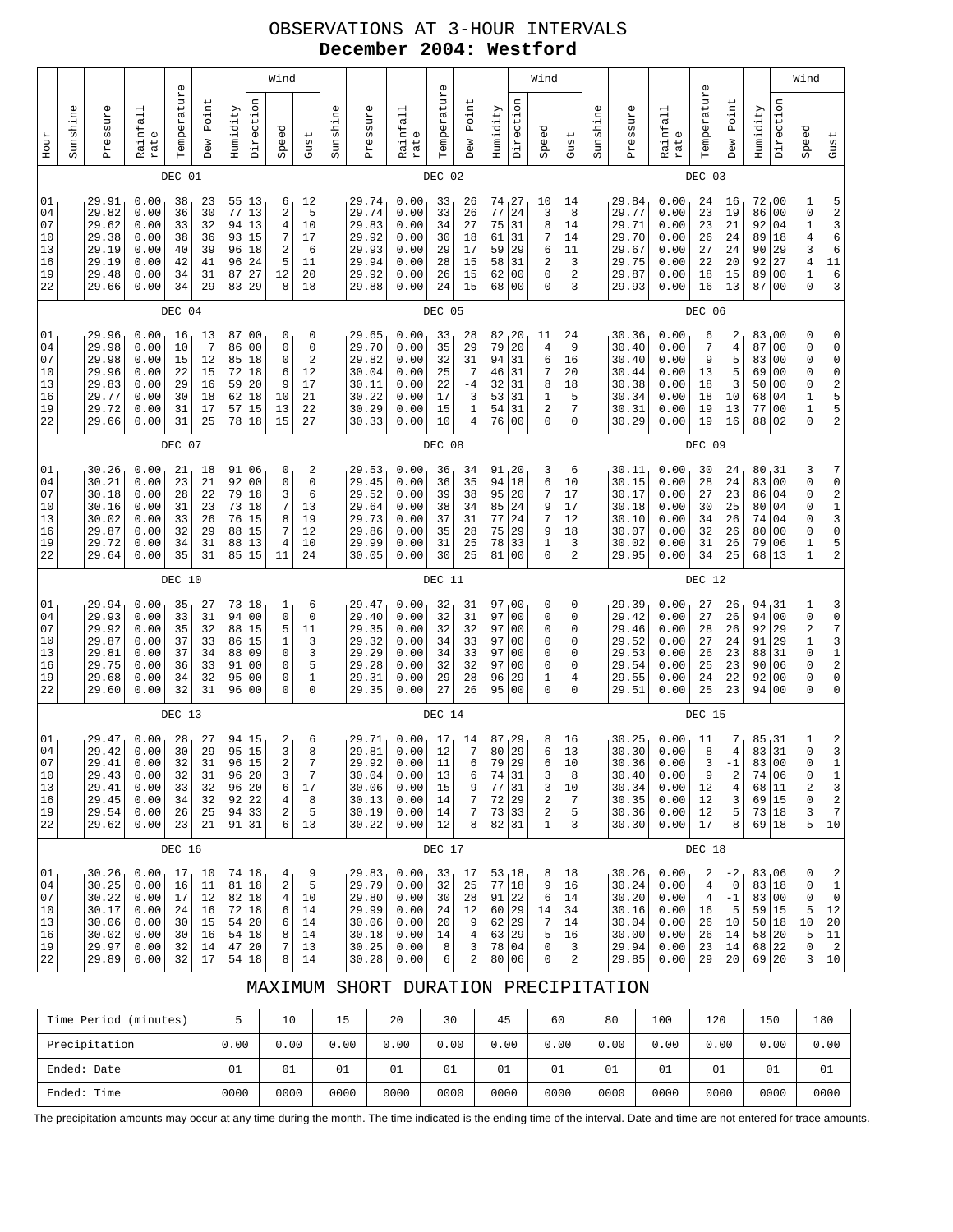## OBSERVATIONS AT 3-HOUR INTERVALS **December 2004: Westford**

|                                              |          | Wind<br>$\mathbb U$                                                  |                                                              |                                                                   |                                                                                      |                                              |                                                                      |                                                          |                                                                       |          |                                                                      |                                                              | $\mathbb U$                                                |                                                                                        |                                                  |                                                                                   | Wind                                                                                           |                                                                    |          |                                                                      |                                                                          | $\mathbb U$                                       |                                                                    |                                                    |                                                                                               | Wind                                                                     |                            |
|----------------------------------------------|----------|----------------------------------------------------------------------|--------------------------------------------------------------|-------------------------------------------------------------------|--------------------------------------------------------------------------------------|----------------------------------------------|----------------------------------------------------------------------|----------------------------------------------------------|-----------------------------------------------------------------------|----------|----------------------------------------------------------------------|--------------------------------------------------------------|------------------------------------------------------------|----------------------------------------------------------------------------------------|--------------------------------------------------|-----------------------------------------------------------------------------------|------------------------------------------------------------------------------------------------|--------------------------------------------------------------------|----------|----------------------------------------------------------------------|--------------------------------------------------------------------------|---------------------------------------------------|--------------------------------------------------------------------|----------------------------------------------------|-----------------------------------------------------------------------------------------------|--------------------------------------------------------------------------|----------------------------|
| Hour                                         | Sunshine | Pressure                                                             | Rainfall<br>rate                                             | Temperatur                                                        | Point<br>Dew                                                                         | Humidity                                     | Direction                                                            | Speed                                                    | Gust                                                                  | Sunshine | Pressure                                                             | Rainfall<br>rate                                             | Temperatur                                                 | Point<br>Dew                                                                           | Humidity                                         | Direction                                                                         | Speed                                                                                          | Gust                                                               | Sunshine | Pressure                                                             | Rainfall<br>rate                                                         | Temperatur                                        | Point<br>Dew                                                       | Humidity                                           | Direction                                                                                     | Speed                                                                    | Gust                       |
|                                              |          |                                                                      |                                                              | DEC 19                                                            |                                                                                      |                                              |                                                                      |                                                          |                                                                       |          |                                                                      |                                                              | DEC 20                                                     |                                                                                        |                                                  |                                                                                   |                                                                                                |                                                                    |          |                                                                      |                                                                          | DEC 21                                            |                                                                    |                                                    |                                                                                               |                                                                          |                            |
| 01<br>04<br>07<br>10<br>13<br>16<br>19<br>22 |          | 29.76<br>29.70<br>29.65<br>29.63<br>29.58<br>29.61<br>29.77<br>29.85 | 0.00<br>0.00<br>0.00<br>0.00<br>0.00<br>0.00<br>0.00<br>0.00 | 31<br>32<br>32<br>33<br>35<br>25<br>7<br>$\mathbf{1}$             | 23<br>26<br>26<br>28<br>29<br>22<br>2<br>$-5$                                        | 77<br>79<br>83<br>79<br>88<br>82<br>76       | 74, 18<br>20<br>15<br>18<br>20<br>0 <sub>0</sub><br>02<br>33         | 7<br>$\mathbf 1$<br>11<br>8<br>8<br>$\sqrt{2}$<br>4<br>3 | 13<br>$\boldsymbol{2}$<br>21<br>13<br>17<br>6<br>11<br>7              |          | 29.84<br>29.89<br>29.97<br>30.00<br>29.96<br>30.01<br>30.10<br>30.11 | 0.00<br>0.00<br>0.00<br>0.00<br>0.00<br>0.00<br>0.00<br>0.00 | $-7$<br>$-11$<br>$-11$<br>$-11$<br>$-14$<br>$-18$<br>$-15$ | $-3$ <sub>1</sub> $-10$<br>$-14$<br>$-19$<br>$-21$<br>$-22$<br>$-23$<br>$-26$<br>$-23$ | 73,00<br>72<br>68<br>62<br>58<br>63<br>67<br>68  | 00<br>0 <sub>0</sub><br>0 <sub>0</sub><br>31<br>02<br>09<br>06                    | 4<br>2<br>3<br>$\mathbf 2$<br>$\overline{\mathbf{c}}$<br>$\mathbf{1}$<br>$1\,$<br>$\mathbf{1}$ | 12<br>9<br>12<br>$\boldsymbol{7}$<br>6<br>4<br>3<br>3              |          | 30.11<br>30.15<br>30.09<br>29.97<br>29.90<br>29.96<br>30.02<br>30.05 | $0.00 - 17 - 25$<br>0.00<br>0.00<br>0.00<br>0.00<br>0.00<br>0.00<br>0.00 | $-15$<br>$-11$<br>$-3$<br>12<br>14<br>14<br>21    | $-22$<br>$-17$<br>-12<br>$-10$<br>$-2$<br>$\overline{2}$<br>10     | 66,00<br>70<br>73<br>65<br>36<br>49<br>60<br>60 18 | 0 <sup>0</sup><br>06<br>06<br>20<br>20<br> 18                                                 | 0<br>0<br>$\mathbf{1}$<br>3<br>9<br>6<br>5<br>8                          | 19<br>13<br>$14$           |
|                                              |          |                                                                      |                                                              | DEC 22                                                            |                                                                                      |                                              |                                                                      |                                                          |                                                                       |          |                                                                      |                                                              | DEC 23                                                     |                                                                                        |                                                  |                                                                                   |                                                                                                |                                                                    |          |                                                                      |                                                                          | DEC 24                                            |                                                                    |                                                    |                                                                                               |                                                                          |                            |
| 01<br>04<br>07<br>10<br>13<br>16<br>19<br>22 |          | 30.08<br>30.11<br>30.15<br>30.17<br>30.11<br>30.14<br>30.15<br>30.16 | 0.00<br>0.00<br>0.00<br>0.00<br>0.00<br>0.00<br>0.00<br>0.00 | 24<br>25<br>26<br>29<br>36<br>34<br>36<br>37                      | 13<br>15<br>18<br>20<br>27<br>30<br>28<br>30                                         | 64<br>71<br>70<br>69<br>83<br>73<br>74       | 63, 20<br>18<br>18<br>15<br>18<br>18<br>18<br>18                     | 8<br>7<br>7<br>6<br>11<br>3<br>8<br>2                    | 14<br>12<br>12<br>12<br>26<br>$\overline{7}$<br>16<br>5               |          | 30.15<br>30.12<br>30.03<br>29.88<br>29.64<br>29.49<br>29.51<br>29.75 | 0.00<br>0.00<br>0.00<br>0.00<br>0.00<br>0.00<br>0.00<br>0.00 | 32<br>35<br>34<br>43<br>50<br>50<br>47<br>34               | 29<br>30<br>32<br>40<br>44<br>47<br>46<br>26                                           | 88<br>82<br>91<br>88<br>82<br>89<br>98<br>72     | 00 <sub>1</sub><br>15<br>00<br>15<br>15<br>15<br>13<br>27                         | 0<br>2<br>0<br>4<br>12<br>11<br>6<br>9                                                         | 0<br>4<br>$\mathsf 0$<br>10<br>24<br>20<br>12<br>21                |          | 29.88<br>29.99<br>30.07<br>30.12<br>30.11<br>30.13<br>30.13<br>30.11 | 0.00<br>0.00<br>0.00<br>0.00<br>0.00<br>0.00<br>0.00<br>0.00             | 26<br>21<br>18<br>18<br>19<br>17<br>12<br>10      | 16<br>11<br>8<br>6<br>7<br>$\overline{7}$<br>$\overline{7}$<br>6   | 65<br>66<br>65<br>59<br>59<br>63<br>78<br>82       | 127<br>27<br>24<br>27<br>31<br>33<br>0 <sub>0</sub><br>0 <sub>0</sub>                         | 12<br>$\overline{7}$<br>5<br>7<br>3<br>$\mathbf{1}$<br>0<br>$\Omega$     | 17<br>$1\,8$<br>$10$<br>16 |
|                                              | DEC 25   |                                                                      |                                                              |                                                                   |                                                                                      |                                              |                                                                      |                                                          |                                                                       |          |                                                                      |                                                              | DEC 26                                                     |                                                                                        |                                                  |                                                                                   |                                                                                                |                                                                    |          |                                                                      |                                                                          | DEC 27                                            |                                                                    |                                                    |                                                                                               |                                                                          |                            |
| 01<br>04<br>07<br>10<br>13<br>16<br>19<br>22 |          | 30.08<br>30.13<br>30.22<br>30.27<br>30.29<br>30.33<br>30.38<br>30.42 | 0.00<br>0.00<br>0.00<br>0.00<br>0.00<br>0.00<br>0.00<br>0.00 | 14<br>14<br>13<br>16<br>18<br>13<br>7<br>6                        | 8<br>11<br>$\overline{a}$<br>$-6$<br>$^{-1}$<br>$-0$<br>$\sqrt{2}$<br>$\overline{a}$ | 79<br>86<br>61<br>37<br>42<br>55<br>78<br>83 | 18<br>0 <sub>0</sub><br>27<br>24<br>24<br>33<br>02<br>0 <sub>0</sub> | 1<br>0<br>4<br>5<br>5<br>$\mathbf 0$<br>0<br>0           | 5<br>$\mathsf 0$<br>10<br>11<br>12<br>3<br>$\mathbf 1$<br>$\mathbf 0$ |          | 30.42<br>30.42<br>30.43<br>30.45<br>30.35<br>30.31<br>30.26<br>30.22 | 0.00<br>0.00<br>0.00<br>0.00<br>0.00<br>0.00<br>0.00<br>0.00 | 8<br>9<br>10<br>13<br>15<br>13<br>14<br>11                 | 3<br>3<br>$\overline{4}$<br>6<br>11<br>9<br>11<br>7                                    | 81<br>76<br>75<br>72<br>83<br>84<br>87<br>84     | 00 <sub>1</sub><br>02<br>0 <sub>0</sub><br>33<br>31<br>33<br>0 <sub>0</sub><br>33 | 0<br>0<br>0<br>1<br>1<br>$\mathbf{1}$<br>0<br>$\mathbf{1}$                                     | 0<br>2<br>$\mathbf{1}$<br>$\mathbf 2$<br>3<br>3<br>2<br>2          |          | 30.19<br>30.22<br>30.30<br>30.36<br>30.35<br>30.40<br>30.45<br>30.47 | 0.00<br>0.00<br>0.00<br>0.00<br>0.00<br>0.00<br>0.00<br>0.00             | 8<br>$\overline{7}$<br>4<br>4<br>7<br>5<br>3<br>4 | 4<br>$\overline{3}$<br>$-1$<br>$-2$<br>2<br>$-5$<br>$-10$<br>$-11$ | 83<br>81<br>79<br>77<br>78<br>63<br>55<br>51       | 31 ر<br>31<br>31<br>31<br>31<br>31<br>29<br>29                                                | 1<br>3<br>$\mathbf 2$<br>$\overline{4}$<br>3<br>5<br>$\overline{4}$<br>8 | $11\,$<br>11<br>13         |
|                                              |          |                                                                      |                                                              | DEC 28                                                            |                                                                                      |                                              |                                                                      |                                                          |                                                                       |          |                                                                      |                                                              | DEC 29                                                     |                                                                                        |                                                  |                                                                                   |                                                                                                |                                                                    |          |                                                                      |                                                                          | DEC 30                                            |                                                                    |                                                    |                                                                                               |                                                                          |                            |
| 01<br>04<br>07<br>10<br>13<br>16<br>19<br>22 |          | 30.41<br>30.40<br>30.42<br>30.41<br>30.31<br>30.21<br>30.10<br>30.00 | 0.00<br>0.00<br>0.00<br>0.00<br>0.00<br>0.00<br>0.00<br>0.00 | $\mathbf{1}$<br>5<br>$\overline{7}$<br>11<br>17<br>17<br>18<br>20 | -9<br>$-6$<br>$\mathbf{1}$<br>5<br>8<br>13<br>11<br>14                               | 60<br>77<br>76<br>68<br>83<br>74<br>77       | 61,18<br>20<br>20<br>20<br>15<br>20<br>18<br>18                      | 3<br>5<br>5<br>8<br>10<br>8<br>12<br>14                  | 5<br>10<br>10<br>13<br>17<br>13<br>24<br>27                           |          | 29.94<br>29.93<br>29.97<br>30.03<br>30.06<br>30.12<br>30.20<br>30.27 | 0.00<br>0.00<br>0.00<br>0.00<br>0.00<br>0.00<br>0.00<br>0.00 | 22<br>23<br>25<br>24<br>27<br>28<br>25<br>21               | 15<br>16<br>17<br>22<br>24<br>25<br>20<br>15                                           | 74, 20<br>72<br>73<br>89<br>90<br>90<br>83<br>78 | 18<br> 20<br>20<br>20<br>0 <sub>0</sub><br>33<br>24                               | 13<br>7<br>6<br>5<br>2<br>0<br>1<br>0                                                          | 26<br>17<br>12<br>10<br>5<br>$\overline{2}$<br>$\overline{4}$<br>2 |          | 30.32<br>30.36<br>30.44<br>30.48<br>30.42<br>30.45<br>30.44<br>30.43 | 0.00<br>0.00<br>0.00<br>0.00<br>0.00<br>0.00<br>0.00<br>0.00             | 17<br>13<br>13<br>22<br>30<br>29<br>21<br>25      | 13<br>11<br>10<br>19<br>18<br>17<br>17<br>20                       | 85<br>90<br>88<br>88<br>62<br>61<br>83<br>80       | 120<br>0 <sub>0</sub><br>0 <sub>0</sub><br>0 <sub>0</sub><br>15<br>00<br>0 <sub>0</sub><br>18 | 0<br>0<br>$\mathbf 0$<br>0<br>3<br>0<br>0<br>$\mathbf 0$                 |                            |
|                                              |          |                                                                      |                                                              | DEC 31                                                            |                                                                                      |                                              |                                                                      |                                                          |                                                                       |          |                                                                      |                                                              |                                                            |                                                                                        |                                                  |                                                                                   |                                                                                                |                                                                    |          |                                                                      |                                                                          |                                                   |                                                                    |                                                    |                                                                                               |                                                                          |                            |
| 01<br>04<br>07<br>10<br>13<br>16<br>19<br>22 |          | 30.34<br>30.25<br>30.16<br>30.09<br>30.00<br>29.95<br>29.92<br>29.86 | 0.00<br>0.00<br>0.00<br>0.00<br>0.00<br>0.00<br>0.00<br>0.00 | 29<br>34<br>35<br>38<br>40<br>40<br>42<br>42                      | 22<br>26<br>29<br>31<br>34<br>35<br>36<br>39                                         | 73<br>77<br>79<br>81<br>81<br>87             | 75, 18<br>18<br>79 18<br>18<br>15<br>18<br>18<br>18                  | 5<br>9<br>16<br>19<br>15<br>14<br>14<br>11               | $11\,$<br>16<br>33<br>38<br>31<br>32<br>25<br>16                      |          |                                                                      |                                                              |                                                            |                                                                                        |                                                  |                                                                                   |                                                                                                |                                                                    |          |                                                                      |                                                                          |                                                   |                                                                    |                                                    |                                                                                               |                                                                          |                            |

### NOTES:

Units are: Temperature=°F, Wind=mph, Pressure=Inches Hg, Precipitation=inches. Wind Direction: Directions are those from which the wind is blowing, indicated in tens of degrees from true north: i.e., 09 for East, 18 for South, 27 for West, and 00 or 36 for North.

Wind Speed: The observed one-minute average speed in miles-per-hour.

Wind Gust: The maximum instantaneous wind speed for the 10-minute period preceding the observation.<br>Rainfall Rate: The instantaneous rainfall rate at the time of observation, calculated by timing<br>consecutive 0.01" pulses f

## WEATHER NOTES SUMMARY BY HOUR

|     |                                              |          | Averages                                                                     | Resultant<br>Wind                            |                                              |                                              |                                                      |                                              |                                                      |
|-----|----------------------------------------------|----------|------------------------------------------------------------------------------|----------------------------------------------|----------------------------------------------|----------------------------------------------|------------------------------------------------------|----------------------------------------------|------------------------------------------------------|
| οn. | Hour                                         | Sunshine | Pressure                                                                     | Temperature                                  | Point<br>Dew                                 | Humidity                                     | Speed<br>Wind                                        | Direction                                    | Speed                                                |
|     | 01<br>04<br>07<br>10<br>13<br>16<br>19<br>22 |          | 29.982<br>29.982<br>29.993<br>30.006<br>29.956<br>29.962<br>29.986<br>29.991 | 20<br>20<br>20<br>23<br>26<br>24<br>21<br>21 | 14<br>15<br>16<br>16<br>17<br>17<br>15<br>15 | 78<br>81<br>82<br>75<br>70<br>75<br>77<br>78 | 3.6<br>2.5<br>3.7<br>4.9<br>5.2<br>3.7<br>3.4<br>3.7 | 22<br>20<br>21<br>21<br>20<br>21<br>19<br>20 | 2.2<br>1.7<br>1.9<br>2.6<br>3.1<br>2.1<br>1.7<br>2.1 |
|     |                                              |          |                                                                              |                                              |                                              |                                              |                                                      |                                              |                                                      |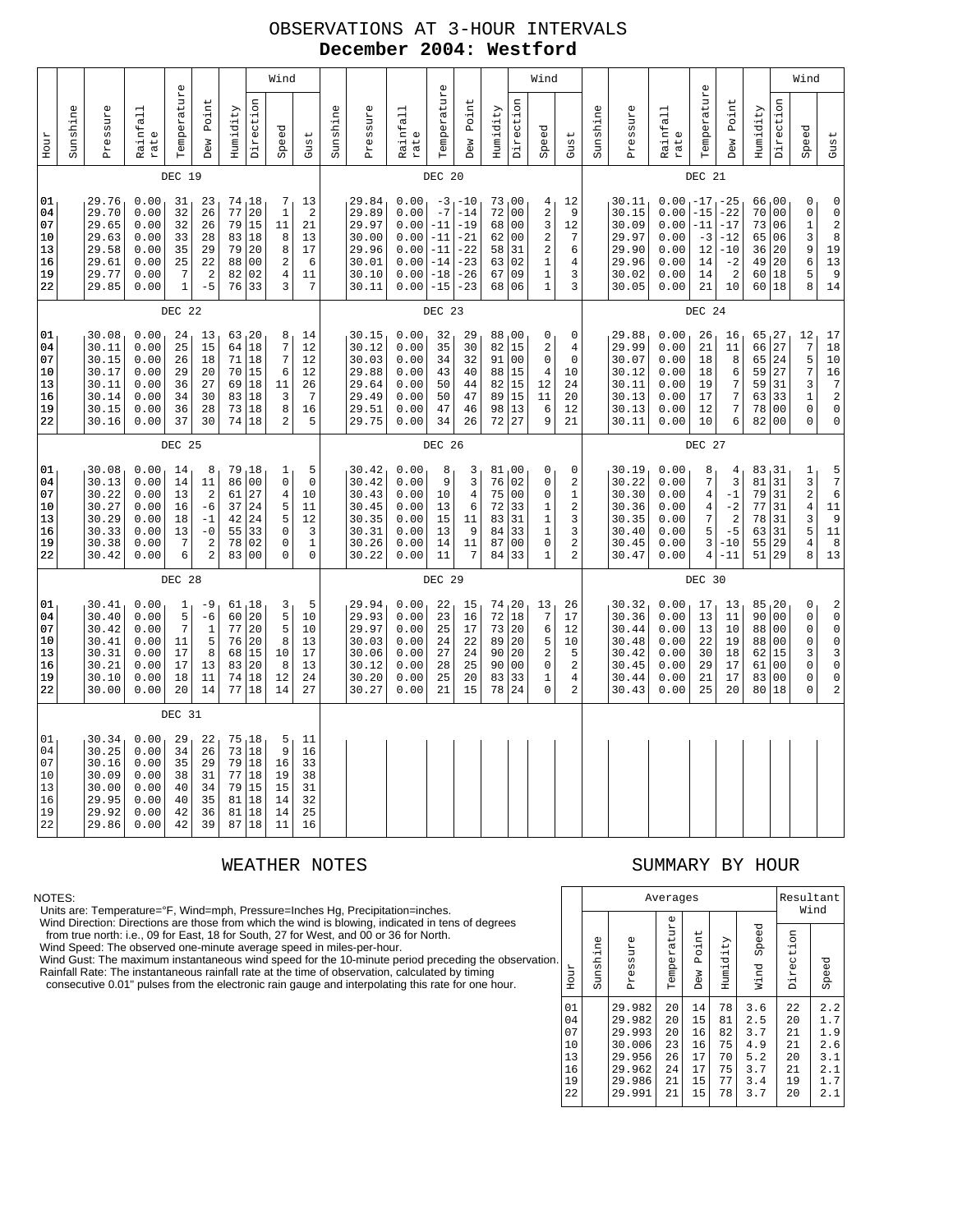# HOURLY PRECIPITATION (Water Equivalent) **December 2004: Westford**

| Date                                                      |    | A.M. Hour Ending at |    |    |    |    |    |    |    |    |    |    |    |    | P.M. Hour Ending at<br>Date |    |    |    |    |    |    |    |    |      |                                                           |  |  |
|-----------------------------------------------------------|----|---------------------|----|----|----|----|----|----|----|----|----|----|----|----|-----------------------------|----|----|----|----|----|----|----|----|------|-----------------------------------------------------------|--|--|
|                                                           | 01 | 02                  | 03 | 04 | 05 | 06 | 07 | 08 | 09 | 10 | 11 | 12 | 01 | 02 | 03                          | 04 | 05 | 06 | 07 | 08 | 09 | 10 | 11 | $12$ |                                                           |  |  |
| 01<br>$0\,2$<br>03<br>$0\,4$<br>05                        |    |                     |    |    |    |    |    |    |    |    |    |    |    |    |                             |    |    |    |    |    |    |    |    |      | $\begin{array}{c} 01 \\ 02 \\ 03 \\ 04 \\ 05 \end{array}$ |  |  |
| 06<br>07<br>$0\,8$<br>09<br>10                            |    |                     |    |    |    |    |    |    |    |    |    |    |    |    |                             |    |    |    |    |    |    |    |    |      | 06<br>07<br>08<br>09<br>09<br>10                          |  |  |
| $11\,$<br>$12\,$<br>$13\,$<br>14<br>15                    |    |                     |    |    |    |    |    |    |    |    |    |    |    |    |                             |    |    |    |    |    |    |    |    |      | $\begin{array}{c} 11 \\ 12 \\ 13 \\ 14 \\ 15 \end{array}$ |  |  |
| 16<br>$17\,$<br>$18\,$<br>$19\,$<br>20                    |    |                     |    |    |    |    |    |    |    |    |    |    |    |    |                             |    |    |    |    |    |    |    |    |      | $\begin{array}{c} 16 \\ 17 \\ 18 \\ 19 \\ 20 \end{array}$ |  |  |
| $\begin{array}{c} 21 \\ 22 \\ 23 \\ 24 \end{array}$<br>25 |    |                     |    |    |    |    |    |    |    |    |    |    |    |    |                             |    |    |    |    |    |    |    |    |      | $\begin{array}{c} 21 \\ 22 \\ 23 \\ 24 \\ 25 \end{array}$ |  |  |
| $\frac{26}{27}$<br>$2\,8$<br>29<br>30                     |    |                     |    |    |    |    |    |    |    |    |    |    |    |    |                             |    |    |    |    |    |    |    |    |      | 26<br>27<br>28<br>29<br>29<br>30                          |  |  |
| 31                                                        |    |                     |    |    |    |    |    |    |    |    |    |    |    |    |                             |    |    |    |    |    |    |    |    |      | 31                                                        |  |  |
|                                                           |    |                     |    |    |    |    |    |    |    |    |    |    |    |    |                             |    |    |    |    |    |    |    |    |      |                                                           |  |  |

During a frozen precipitation event, hourly precipitation totals may not be recorded. In this case, daily amounts are typically entered in the last column (hour ending at 12 A.M.)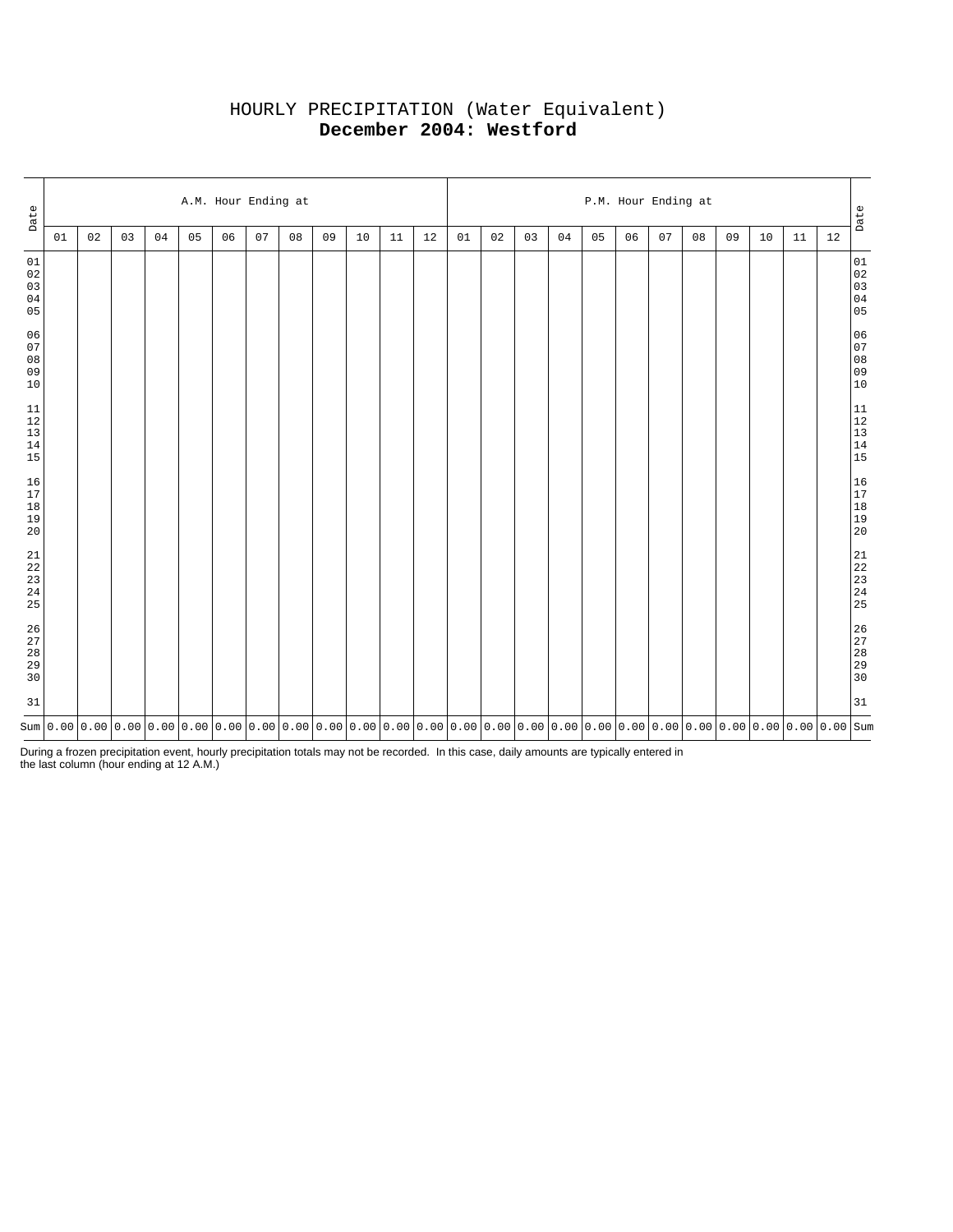HOUR-BY-HOUR DATA **December 2004: Westford**